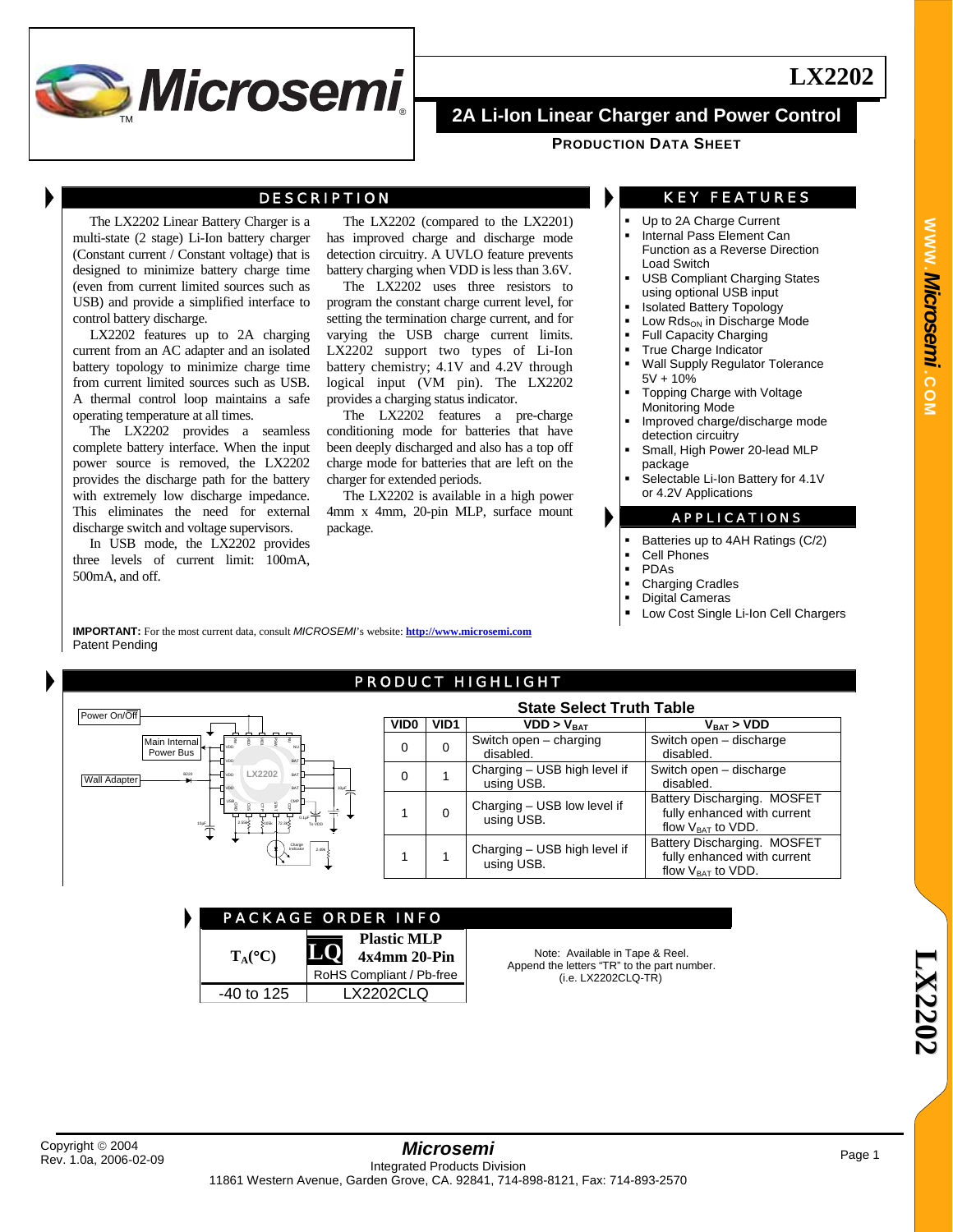

# ABSOLUTE MAXIMUM RATINGS

| RoHS / Pb-free Peak Package Solder Reflow Temperature |  |
|-------------------------------------------------------|--|
|                                                       |  |
|                                                       |  |

Note: Exceeding these ratings could cause damage to the device. All voltages are with respect to Ground. Currents are positive into, negative out of specified terminal.

## THERMAL DATA



PACKAGE PIN OUT

**LQ PACKAGE** (Top View)

RoHS / Pb-free 100% Matte Tin Lead Finish

## **LQ Plastic Micro Lead Frame Quad Package 20-Pin**

**THERMAL RESISTANCE-JUNCTION TO AMBIENT,** θ**JA 40**°**C/W**

Junction Temperature Calculation:  $T_J = T_A + (P_D \times \theta_{JA})$ .

The  $\theta_{JA}$  numbers are guidelines for the thermal performance of the device/pc-board system. All of the above assume no ambient airflow.

# FUNCTIONAL PIN DESCRIPTION

| <b>Name</b>            | <b>Description</b>                                                                                                                                                                                                             |
|------------------------|--------------------------------------------------------------------------------------------------------------------------------------------------------------------------------------------------------------------------------|
| <b>BAT</b>             | Charging Output - This pin is wired to the positive terminal of the battery. (The negative battery terminal is wired to GND.)                                                                                                  |
| <b>CCP</b>             | Charge Current Programming Pin - A resistor (RCP) is connected between this pin and GND. The constant current is<br>determined by the following relationship:<br>$I_{BAT(MAX)} = \frac{73200}{R_{CCP}}$                        |
| <b>CMP</b>             | Compensation $Pin - Connect$ a $0.1\mu F$ compensation capacitor from this pin to VDD.                                                                                                                                         |
| <b>CTP</b>             | Charge Termination Programming Pin – A resistor (RTP) is connected between this pin and GND. The termination charge<br>current is determined by the following relationship:<br>$I_{BAT(MIN)} = \frac{5250}{R_{CTP}}$           |
| CUS                    | Maximum USB Current Programming Pin – A resistor (RUS) is connected between this pin and GND. The Hi Level charge<br>current is determined by the following relationship: $I_{\text{USB(HIGH)}} = \frac{1211}{R_{\text{USB}}}$ |
| <b>GND</b>             | Common Ground                                                                                                                                                                                                                  |
| <b>NU</b>              | This pin is floating and will not affect performance.                                                                                                                                                                          |
| <b>PSW</b>             | PMOS Switch driver – This output is designed to drive the gate of an external PMOS power switch. The driver is pulled low<br>(PMOS on state) when $VDD > V_{BAT}$ .                                                            |
| <b>VDD</b>             | Common Power Node – Connects to system power bus.                                                                                                                                                                              |
| <b>VID<sub>x</sub></b> | State Select Input – Applying a two bit TTL compatible signal sets the desired state of the charger corresponding to the Truth<br>Table.                                                                                       |
| <b>USB</b>             | Voltage Input – Current limited USB input. Apply a USB compliant power input.                                                                                                                                                  |
| <b>VM</b>              | Voltage Mode Select - Selects the constant voltage charge level. Wired to USB for 4.1V and GND for 4.2V.                                                                                                                       |
| <b>STAT</b>            | Status - This pin is a logic high level when the battery is being charged. A low signal indicates either under voltage lockout,<br>charge completed, or $V_{BAT} > VDD$ , or $VIDO = VID1 = 0$ .                               |

**LX2202**

**P A C K A G**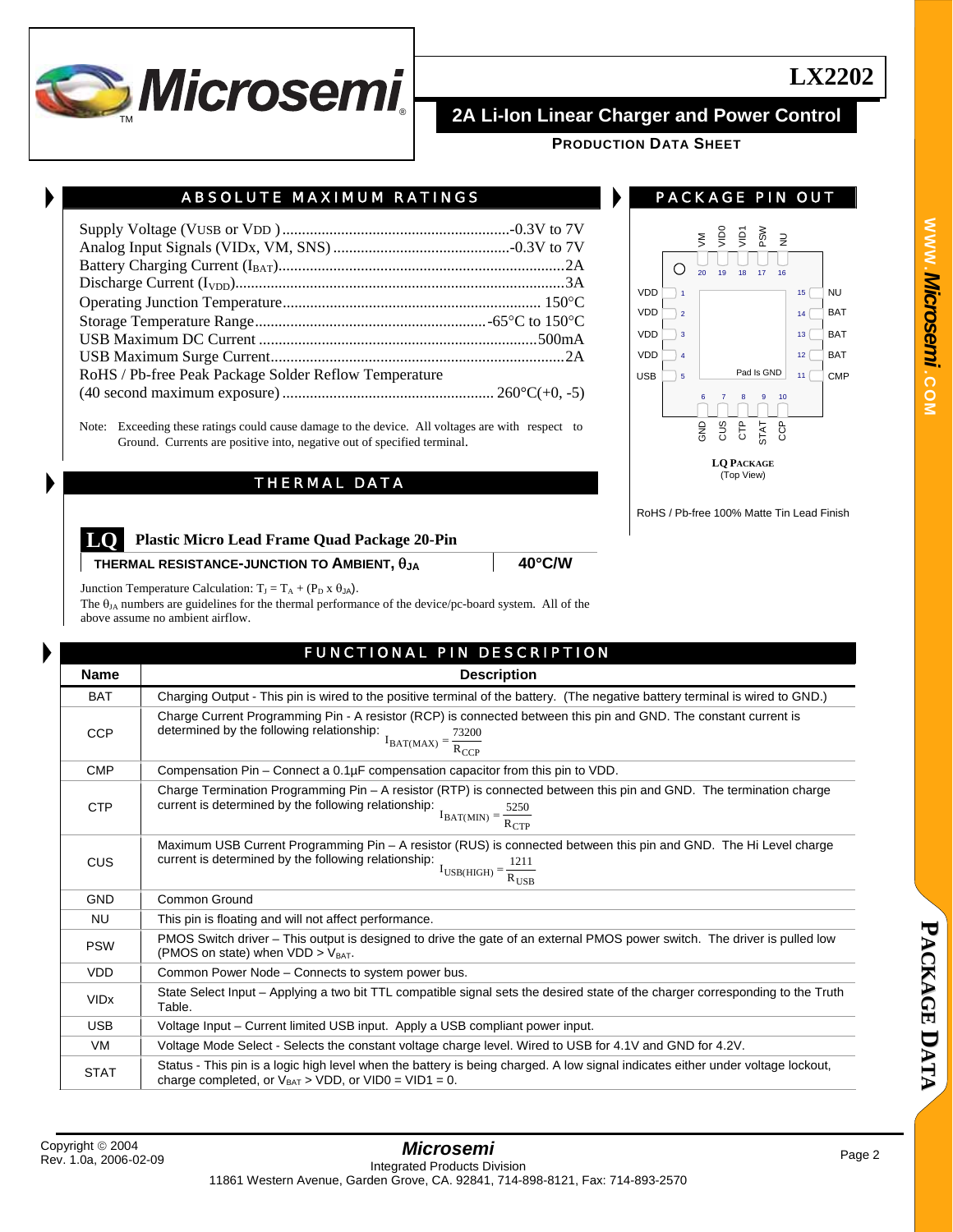

**PRODUCTION DATA SHEET**

# ELECTRICAL CHARACTERISTICS

Unless otherwise specified, the following specifications apply over the ambient temperature  $0^{\circ}C \leq T_A \leq 70^{\circ}C$  except where otherwise noted and the following test conditions: VDD = 5.0V, VM = GND, VID0 = VID1 = VBAT, RCCP = 72.3k, RCTP = 105k, RUSB = 2.55k.

|                                            |                            |                                                                                     |            | <b>LX2202</b> |            |                                    |
|--------------------------------------------|----------------------------|-------------------------------------------------------------------------------------|------------|---------------|------------|------------------------------------|
| <b>Parameter</b>                           | <b>Symbol</b>              | <b>Test Conditions</b>                                                              | <b>Min</b> | Typ           | <b>Max</b> | <b>Units</b>                       |
| <b>MAIN CIRCUITRY</b>                      |                            |                                                                                     |            |               |            |                                    |
| Input Voltage                              | <b>VDD</b>                 |                                                                                     | 4.5        |               | 6          | V                                  |
| <b>USB Input voltage</b>                   | <b>V<sub>USB</sub></b>     |                                                                                     | 4.35       |               | 6          | $\vee$                             |
| Under Voltage Charging Lockout             | <b>VDD</b> <sub>UVLO</sub> | $VBAT = 0$ ; Rising $VDD$                                                           |            | 3.60          | 3.85       | $\vee$                             |
|                                            |                            | $VDD > V_{BAT}$                                                                     |            | 2.1           | 4          | mA                                 |
| Quiescent Current                          | <b>I</b> GND               | $VDD < V_{BAT}$                                                                     |            | 20            | 40         | μA                                 |
|                                            |                            | $VDD < V_{BAT}$ , $VIDO = VID1 = 0V$                                                |            | 9             | 15         | μA                                 |
| <b>CTP Bias Voltage</b>                    | $V_{CTP}$                  | $I_{BAT}$ > 100mA                                                                   |            | 1.26          |            | V                                  |
| <b>CCP Bias Voltage</b>                    | $V_{CCP}$                  |                                                                                     |            | 1.26          |            | $\vee$                             |
| <b>CUS Bias Voltage</b>                    | $V_{CUS}$                  |                                                                                     |            | 2.6           |            | V                                  |
| <b>CONSTANT VOLTAGE MODE</b>               |                            |                                                                                     |            |               |            |                                    |
|                                            |                            | $VM = Lo$ : -40C to 125C                                                            | 4.16       | 4.2           | 4.24       | $\vee$                             |
| Constant Voltage Charge Voltage            | $V_{CVL}$                  | VM = Hi; -40 to 125C                                                                | 4.06       | 4.1           | 4.14       |                                    |
| Top Off Charge Droop Threshold             | $V_{\text{DRP}}$           |                                                                                     | 96         | 97            | 98         | $\overline{\text{SylR}}\text{Sht}$ |
| <b>CONSTANT CURRENT MODE</b>               |                            |                                                                                     |            |               |            |                                    |
| <b>BAT Constant Current Accuracy</b>       |                            |                                                                                     | 0.85       | 1             | 1.15       | A                                  |
|                                            | $I_{\text{CCL}}$           |                                                                                     |            |               |            |                                    |
| <b>Conditioning Current</b>                | I <sub>COND</sub>          | $V_{BAT}$ < $V_{CTV}$ ; @25°C                                                       | 3.0        | 4.6           | 6.0        | $\frac{1}{26}$ BAT                 |
|                                            |                            |                                                                                     |            |               |            | $I_{\text{CCL}}$                   |
| <b>Conditioning Current Mode</b>           | $V_{\rm CTV}$              |                                                                                     |            | 2.8           |            | $\vee$                             |
| <b>Threshold Voltage</b>                   |                            |                                                                                     |            |               |            |                                    |
| <b>Charge Termination Current</b>          | $I_{\text{BAT}}$           | @25°C                                                                               | 35         | 50            | 65         | mA                                 |
| Accuracy                                   |                            |                                                                                     |            |               |            |                                    |
| <b>USB CURRENT LIMIT</b>                   |                            |                                                                                     |            |               |            |                                    |
| <b>USB Low Current Limit</b>               | Iм                         | $VUSB = 5V$ , VDD < $VUSB$ , VID1 = Lo                                              | 85         | 93            | 100        | mA                                 |
| <b>USB High Current Limit</b>              | $I_{IN}$                   | $V_{\text{USB}} = 5V$ , VDD < $V_{\text{USB}}$ , VID1 = Hi                          | 425        | 463           | 500        | mA                                 |
| <b>LOGIC</b>                               |                            |                                                                                     |            |               |            |                                    |
| <b>STAT Logic High Output</b>              | V <sub>STAT</sub>          | $V_{\text{USE}} = 5.0V, I_{\text{STAT}} = -5mA$                                     |            | 4.5           | 5          | V                                  |
| <b>STAT Logic Low Output</b>               | V <sub>STAT</sub>          | $V_{\text{USE}} = 5.0 V$ , $I_{\text{STAT}} = 25 \mu A$                             |            |               | 0.4        | V                                  |
| <b>State Select Threshold</b>              | <b>V<sub>VID</sub></b>     | Logic Hi                                                                            | 2.0        |               |            | $\vee$                             |
|                                            |                            | Logic Lo                                                                            |            |               | 0.8        |                                    |
| <b>VM Select Threshold</b>                 | $V_{VM}$                   | Logic Hi                                                                            | 2.0        |               |            | V                                  |
|                                            |                            | Logic Lo                                                                            |            |               | 0.8        |                                    |
| <b>THERMAL SHUTDOWN</b>                    |                            |                                                                                     |            |               |            |                                    |
| <b>Maximum Junction Temperature</b>        | $T_{\rm J}$                | $V_{\text{USB}} = 5.0 V$ , $I_{\text{OUT}} = 1A$ , Temperature Rising               | 130        | 140           | 150        | °C                                 |
| <b>BI-DIRECTIONAL PASS ELEMENT CONTROL</b> |                            |                                                                                     |            |               |            |                                    |
| Discharge Switch On Resistance             | $R_{DS(ON)}$               | $I_{BAT} = -1A$ (Not Tested)                                                        |            | 130           | 150        | $m \Omega$                         |
| <b>Charging Threshold</b>                  | V <sub>CHG</sub>           | $V_{\text{USB}}$ > $V_{\text{BAT}}$ + $V_{\text{CHG}}$                              |            | 40            |            | mV                                 |
| <b>Discharging Threshold</b>               | V <sub>DCH</sub>           | $V_{\text{USB}} < V_{\text{BAT}} + V_{\text{DCH}}$                                  |            | 60            |            | mV                                 |
| Pass Element Switch Mode Delay             | tsw                        | Charge-to-discharge or Discharge-to-charge                                          |            | 5             | 10         | μs                                 |
| <b>PSW FET DRIVER</b>                      |                            |                                                                                     |            |               |            |                                    |
| <b>High Output Voltage</b>                 | V <sub>PSW</sub>           | $V_{\text{USB}}$ < $V_{\text{BAT}}$ , $I_{\text{PSW}}$ = 0, $V_{\text{BAT}}$ = 4.2V | 4.1        | 4.2           |            | $\vee$                             |
| Low Output Voltage                         | V <sub>PSW</sub>           | $V_{\text{USB}}$ > $V_{\text{BAT}}$ , $I_{\text{PSW}} = 0$                          |            | 0             | 0.2        | $\vee$                             |
| <b>ORing Resistance</b>                    | $R_{PSW}$                  |                                                                                     | 5          | 10            | 15         | KΩ                                 |
| Switch Delay (after tsw)                   | $t_{PSW}$                  | $C_{PSW} = 1000pF$ , to $V_{PSW} = (V_{BAT} - 1V)$                                  | $\Omega$   | 500           | 1000       | Ns                                 |
| <b>HEAD ROOM</b>                           |                            |                                                                                     |            |               |            |                                    |
| Charging headroom                          |                            | VDD - VBAT, IBATT = 5mA; not tested in<br>production                                |            | 65            |            | mV                                 |
| Discharging headroom                       |                            | VBAT – VDD, $I_{BAT}$ = -20mA; not tested in<br>production                          |            | 65            |            | mV                                 |
|                                            |                            |                                                                                     |            |               |            |                                    |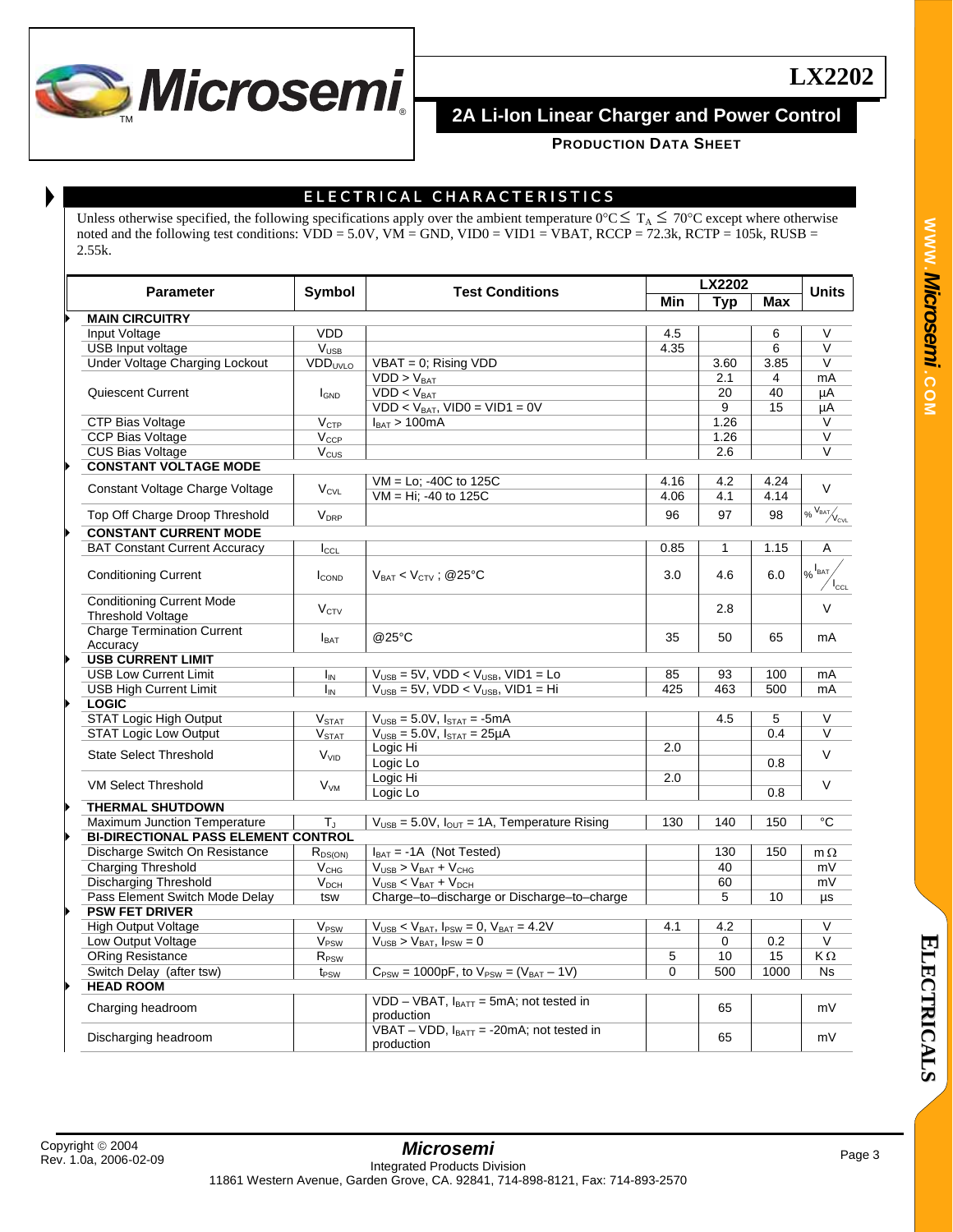

**PRODUCTION DATA SHEET**



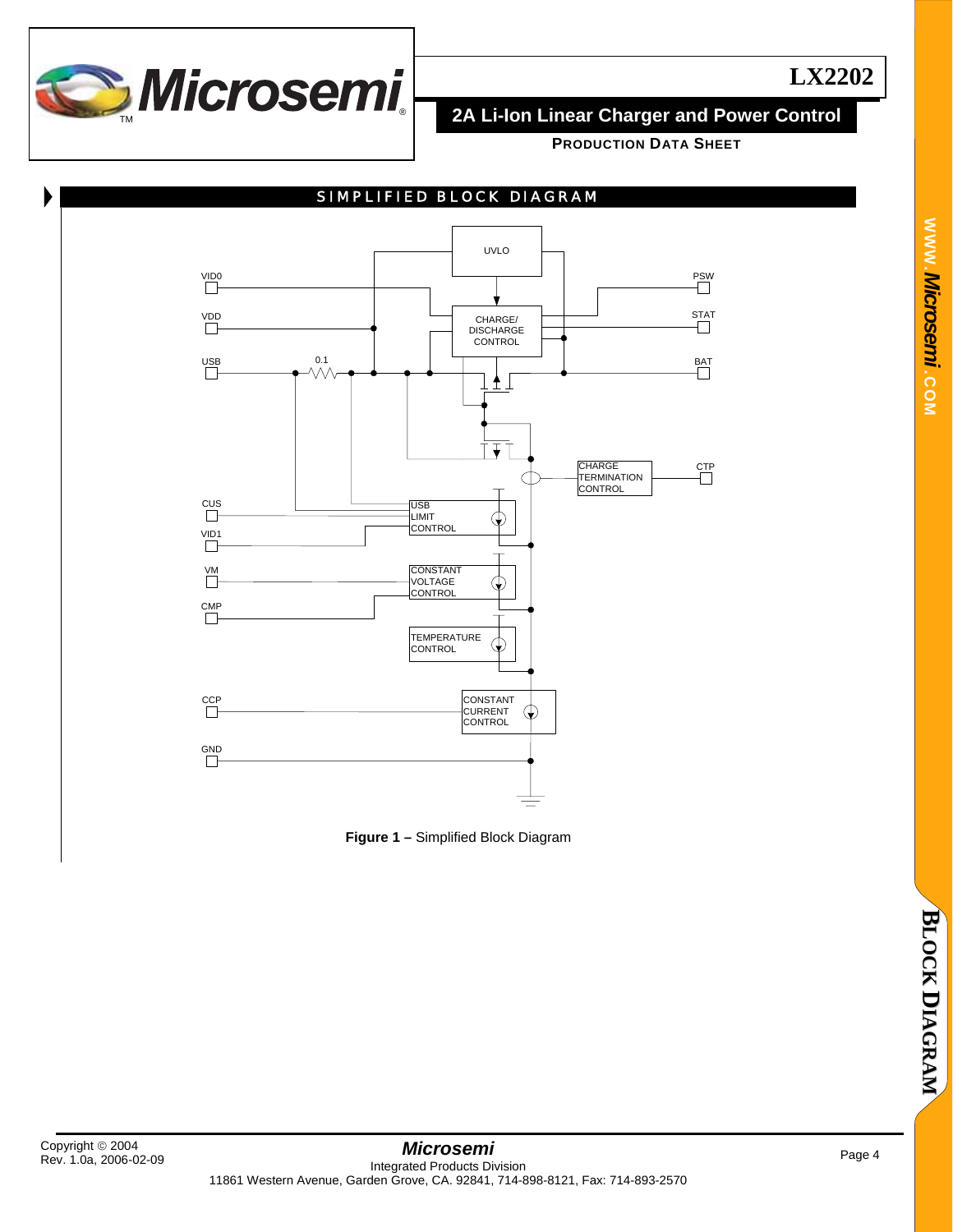

**PRODUCTION DATA SHEET**

## APPLICATION CIRCUITS

# LX2202 CONTROL FLOW DIAGRAM



**Figure 2 –** Control Flow Diagram

**WWW.**

*Microsemi .*

**COM**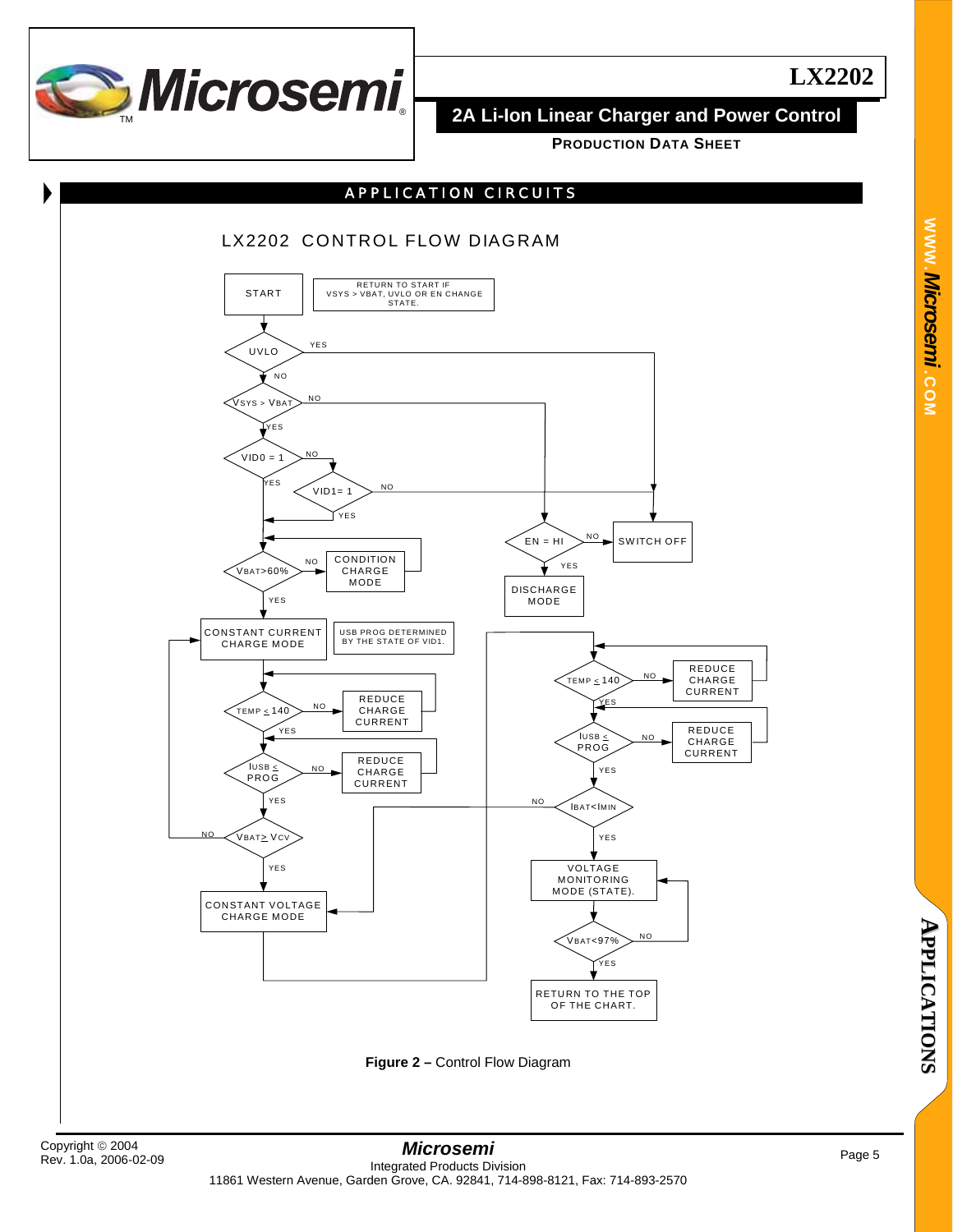

**PRODUCTION DATA SHEET**



## **State Select Truth Table**

| VID <sub>0</sub> | VID1 | VDD > V <sub>RAT</sub>                     | $V_{\text{rat}}$ > $VDD$                                                             |
|------------------|------|--------------------------------------------|--------------------------------------------------------------------------------------|
| 0                | 0    | Switch open - charging<br>disabled.        | Switch open - discharge<br>disabled.                                                 |
| 0                |      | Charging - USB high level if<br>using USB. | Switch open - discharge<br>disabled.                                                 |
|                  | 0    | Charging - USB low level if<br>using USB.  | Battery Discharging. MOSFET<br>fully enhanced with current<br>flow $V_{BAT}$ to VDD. |
|                  |      | Charging - USB high level if<br>using USB. | Battery Discharging. MOSFET<br>fully enhanced with current<br>flow $V_{BAT}$ to VDD. |

**Figure 3 –** AC Adapter and USB Supply (Charge and Discharge Modes) (1N4148 and IRLMS6802 are optional to lower USB voltage drop.)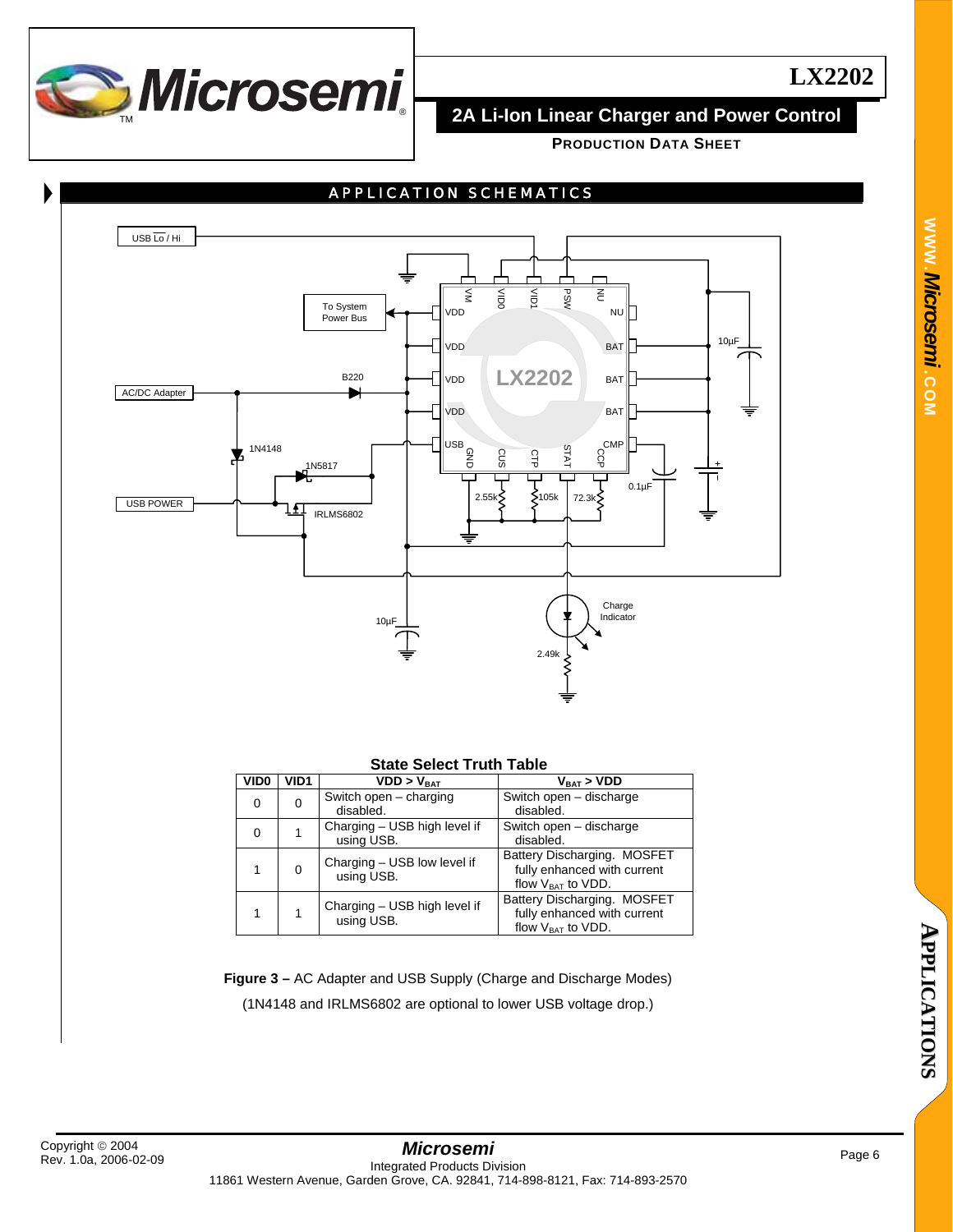

**PRODUCTION DATA SHEET**



 CONSTANT CURRENT PROGRAMMING TERMINATION CURRENT VS CTP CONDUCTANCE 2500 600 (in mA) **Termination Current (in mA)** E **Constant Charge Current (mA)** 2000 500 Constant Charge Current **Termination Current** 400 1500 300 1000 200 500 100 0  $\Omega$ 0.00 5.00 10.00 15.00 20.00 25.00 30.00 35.00 0.0 20.0 40.0 60.0 80.0 100.0 120.0 **CCP Current (uA) CTP Conductance (in micromhos)**



**C H A R T S**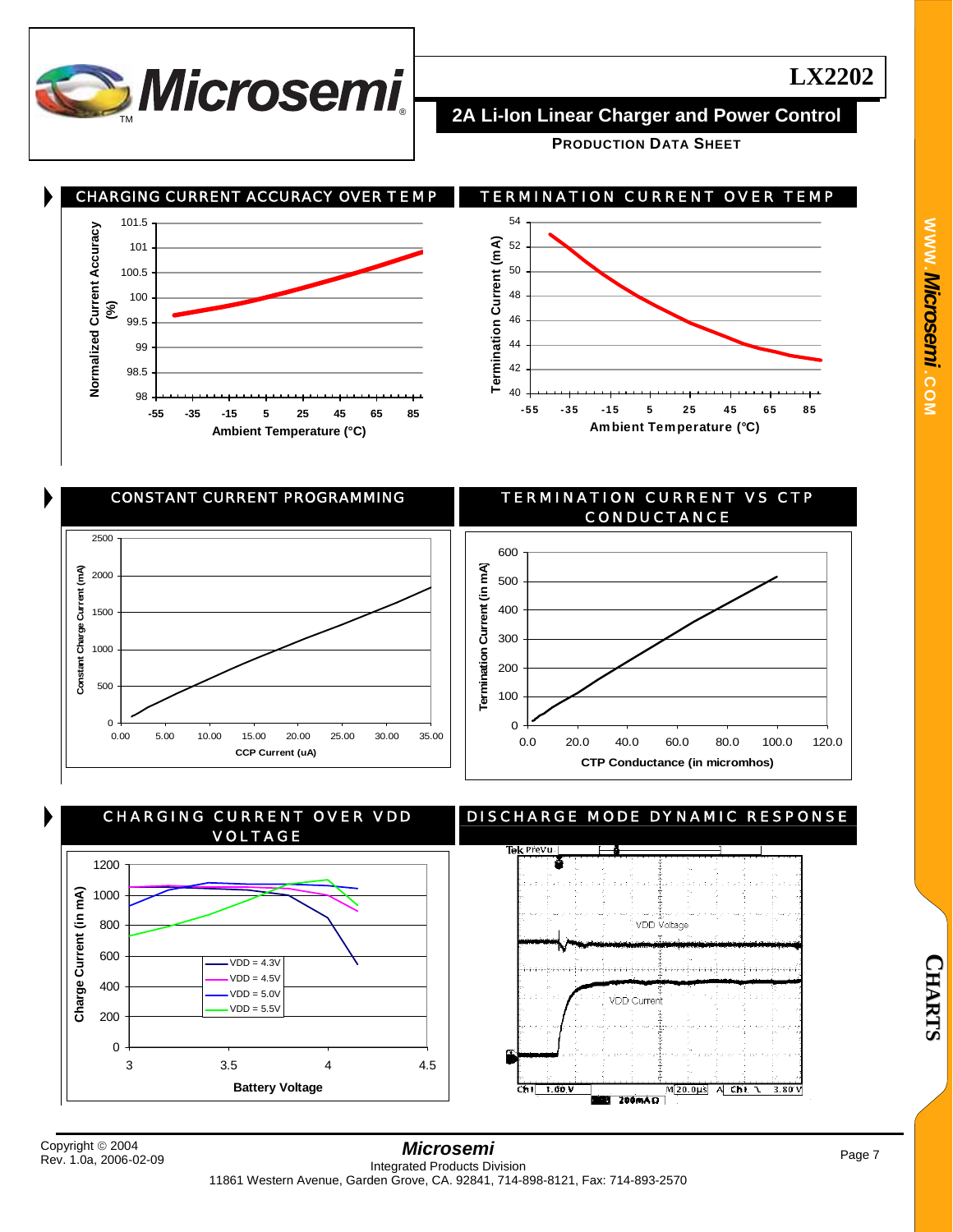

**PRODUCTION DATA SHEET**

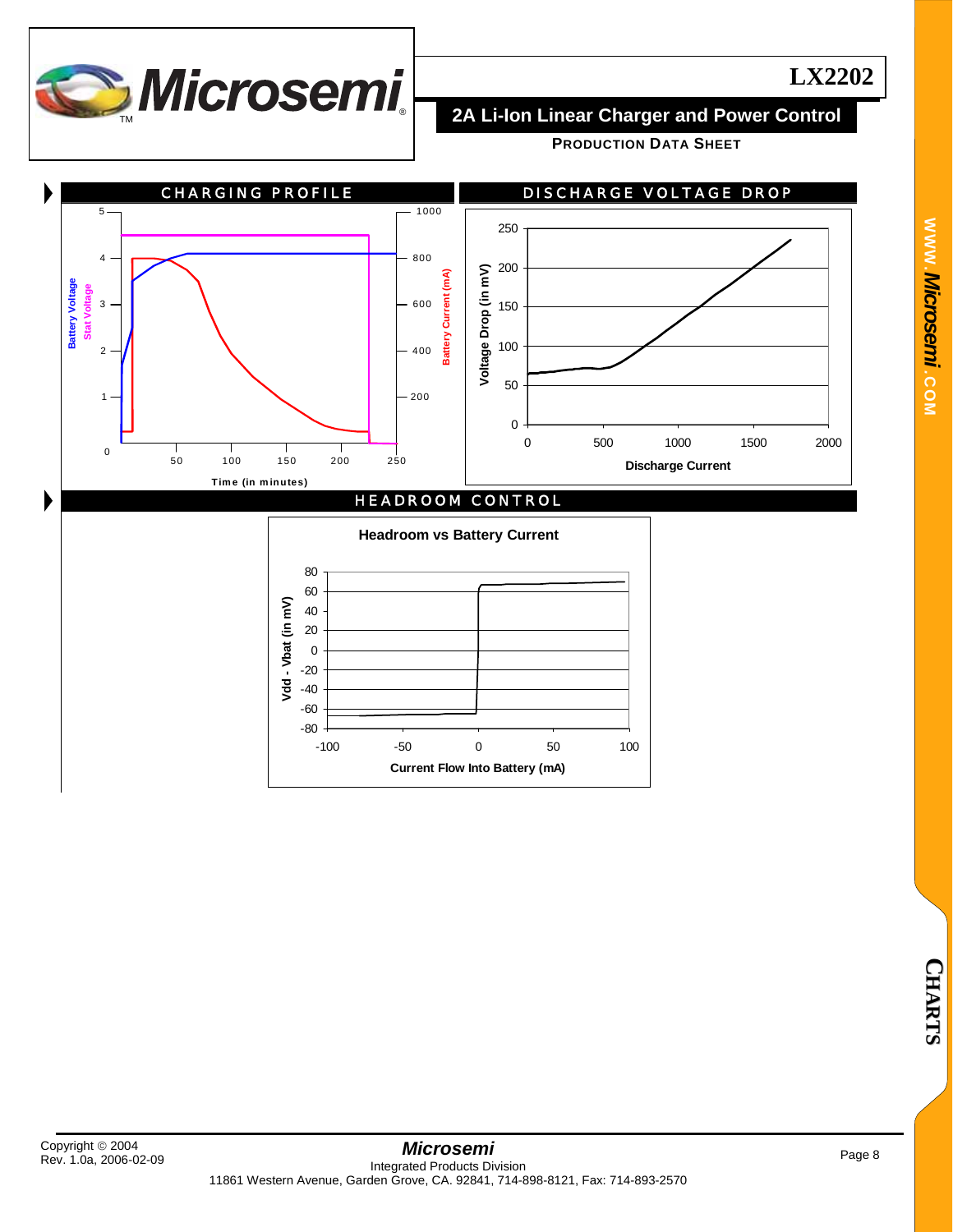

**PRODUCTION DATA SHEET**

## THEORY OF OPERATION

### **GENERAL DESCRIPTION**

The LX2202 is designed to charge a single cell Lithium Ion battery using two steps: a constant current step followed by a constant voltage step. The basic charger function uses the VDD pins as an input and BAT pins as the output. The LX2202 charger has a programmable maximum current (programmable by the resistor value between pin CCP to GND) which is the maximum charging current during the Constant Current Mode of the charging profile. The low dropout of the pass element allows the battery to be charged from a loosely regulated power supply. In the Constant Voltage Mode, the battery terminal voltage can be regulated to 4.1V or 4.2V by strapping the VM pin to VDD or GND, respectively. The charger will terminate constant voltage charging once the current drops below the minimum current setting (programmable by the resistor value between pin CTP to GND).

The LX2202 has an integrated thermostat with a linear thermal regulation loop that will throttle back the charging current to prevent the internal die temperature from exceeding 150ºC. This feature prevents damage to the system board when the IC exceeds its thermal temperature.

### **CURRENT CHARGE MODE**

A conditioning current is applied to batteries that are deeply discharged and have a terminal voltage less than 60% of the constant voltage level. The conditioning current is 5% of the CCP programmable constant current level (except where it might be limited in the USB states). Once the battery terminal voltage exceeds the 60% level, the full constant current level is applied (unless charging current is limited by one of the other charger control loops).

## **CHARGE TERMINATION MODE**

To increase system battery life and avoid float charging, the LX2202 turns off the pass element once the battery has been fully charged. The charge termination state occurs at the end of constant voltage mode. The charge status changes state when charging is completed.

## **TOP OFF CHARGE MODE**

Once the charger has completed a charge cycle, if power remains applied, the LX2202 enters a Voltage Monitoring mode. In this mode the LX2202 monitors the battery terminal voltage and applies a top off charge if the battery voltage drops by more than 3% of full scale. This feature is especially important for charging systems in equipment where usage is infrequent.

## **USB CHARGE MODE**

The LX2202 is fully compliant with, and supports, the USB specifications – the Low Power Peripheral (100mA) and High Power Peripherals (500mA). VID1 logic input selects USB charge currents. The LX2202 senses the current flowing from the USB terminal to the VDD terminal; then it limits the USB current by reducing the current flowing from  $V_{DD}$  to  $V_{BAT}$ .

## **DISCHARGE MODE**

VID0 is used to enable discharge mode enable. The system load is connected to VDD. The input power is connected to VDD through an external diode. When the input power is removed, the battery current flows from  $V_{BAT}$  to VDD. The circuit of Figure 3 shows the LX2202 in a discharge mode configuration with both AC adapter and USB inputs. The USB input is diode ORed to the VDD pin and uses a MOSFET to reduce the diode drop across the ORing diode. The LX2202 provides a signal "PSW" to control the MOSFET for charge and discharge modes. When both AC and USB power are applied the PSW signal is overridden by the AC adapter diode and the MOSFET is turned off

### **UNDER VOLTAGE LOCK OUT**

The LX2202 has an under voltage lock-out feature that monitors the VDD terminal and prevents the battery charger from entering charge mode if the VDD terminal is less than 3.6V (nominal).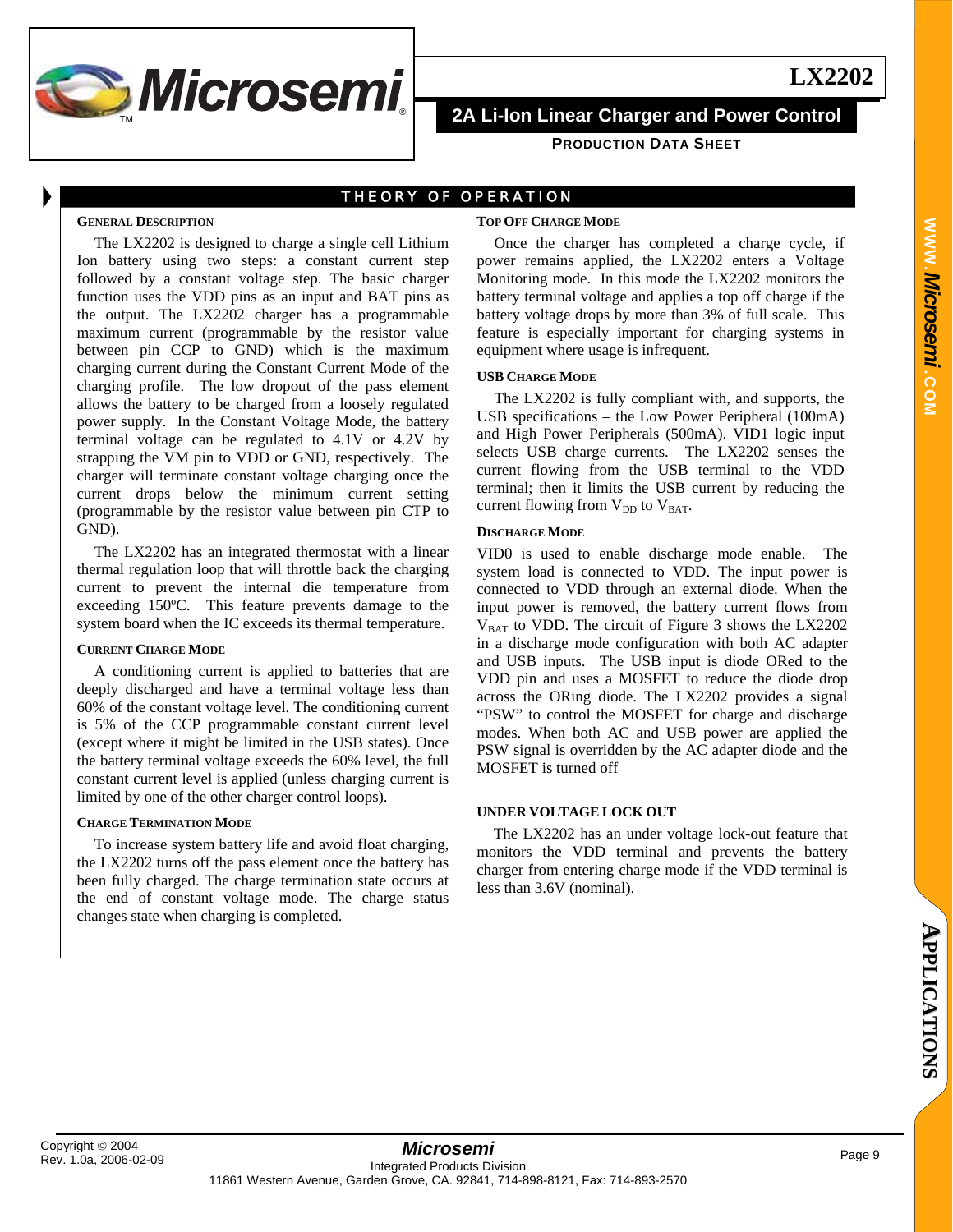

## APPLICATION NOTE

### **REDUCED USB CHARGE TIME**

The LX2202 has an isolated battery topology which reduces charge time from USB when the appliance is turned on while also charging. Because the system power rail can be a higher voltage than the battery voltage, the system will require less power from the USB source which leaves more power available to charge the battery which charges the battery faster. For example, if the system draws 1W, and the USB input is 5V, the system draws  $1W/5V = 200mA$ from the USB source; this leaves 300mA to charge the battery. In a topology where the load connects directly to the battery (as is done with conventional linear chargers), if the average battery voltage is 3.7V, the system will draw  $1W/3.7V = 270mA$  from the USB source, this leaves only 230mA to charge the battery. In this case the LX2202 will charge the battery 30% faster.

### **CURRENT LIMITED POWER SUPPLIES**

The LX2202 has special headroom voltage regulation circuitry that allows charging from current limited power sources. The LX2202 increases the impedance of the pass element under small charge or discharge currents so that mode change situations can be more readily detected by the internal circuits. This improved mode discrimination allows the battery to aid the current limited input power supply when the system load demands it and to switch back to charge mode when the system power demand is reduced.

## **USB COMPLIANCE**

To be compliant with the USB specification, the  $+5V$ current must be less than 100mA in the low power mode and less than 500mA in the high power mode. If the LX2202 is configured as shown in Figure 3, it is possible for the system to consume more than the maximum allowed USB current (in which case the battery charging current will have been fully scaled back). If it is not possible to regulate the load current when charging from a USB power source and strict adherence to the USB power budget is required, in this case the system load can be applied directly across the battery and the LX2202 will prevent the combination of the load plus battery from drawing more power than is allowed for USB compliance.

## **LAYOUT GUIDELINES**

- It is important when laying out the LX2202 to place 10µF ceramic capacitors close to the VDD and  $V_{BAT}$  IC terminals to filter switching transients.
- It is important to provide a low thermal impedance path from the thermal pad on the bottom of the LX2202 package to the ground plane of the circuit board to maximize the heat dissipation.

**LX2202**

**A**

**PPLIC** 

**A T I O N S**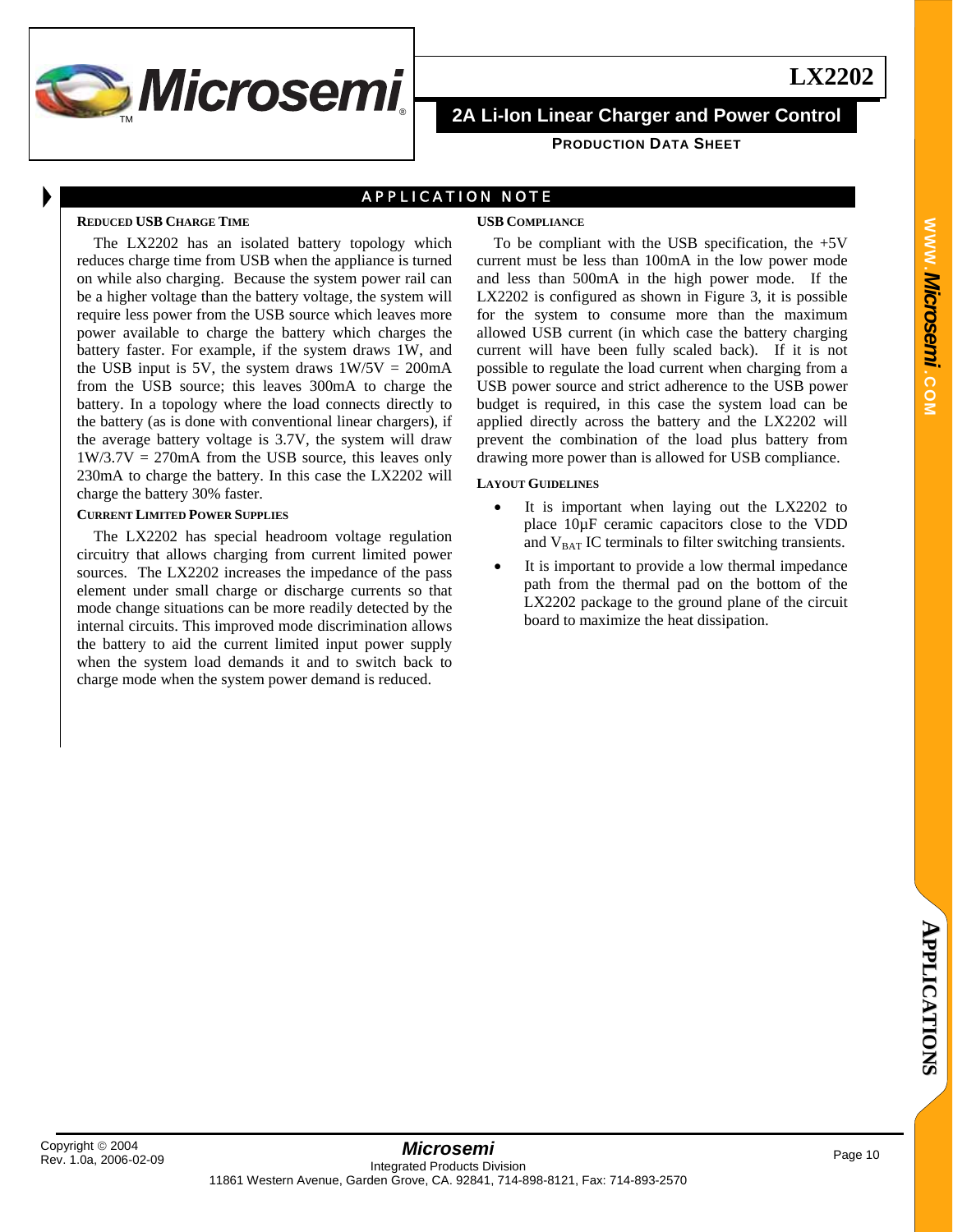

**WWW.**

*Microsemi .*

**COM**

**PRODUCTION DATA SHEET**

# PACKAGE DIMENSIONS



# **LQ 20-Pin MLPQ Plastic 4x4mm (114x114DAP)**



|                | MILLIMETERS |          | <b>INCHES</b> |               |  |
|----------------|-------------|----------|---------------|---------------|--|
| Dim            | MIN         | MAX      | MIN           | <b>MAX</b>    |  |
| A              | 0.80        | 1.00     | 0.031         | 0.039         |  |
| A1             | 0.00        | 0.05     | 0.000         | 0.002         |  |
| A3             |             | 0.20 REF | 0.008 REF     |               |  |
| h              | 0.18        | 0.30     |               | $0.007$ 0.088 |  |
| D              |             | 4.00 BSC |               | 0.157 BSC     |  |
| D2             | 2.59        | 2.79     |               | $0.102$ 0.110 |  |
| Е              | 4.00 BSC    |          |               | 0.157 BSC     |  |
| E <sub>2</sub> | 2.59        | 2.79     |               | $0.102$ 0.110 |  |
| e              | 0.50 BSC    |          |               | 0.019 BSC     |  |
|                | 0.30        | 0.50     | 0.011         | 0.019         |  |